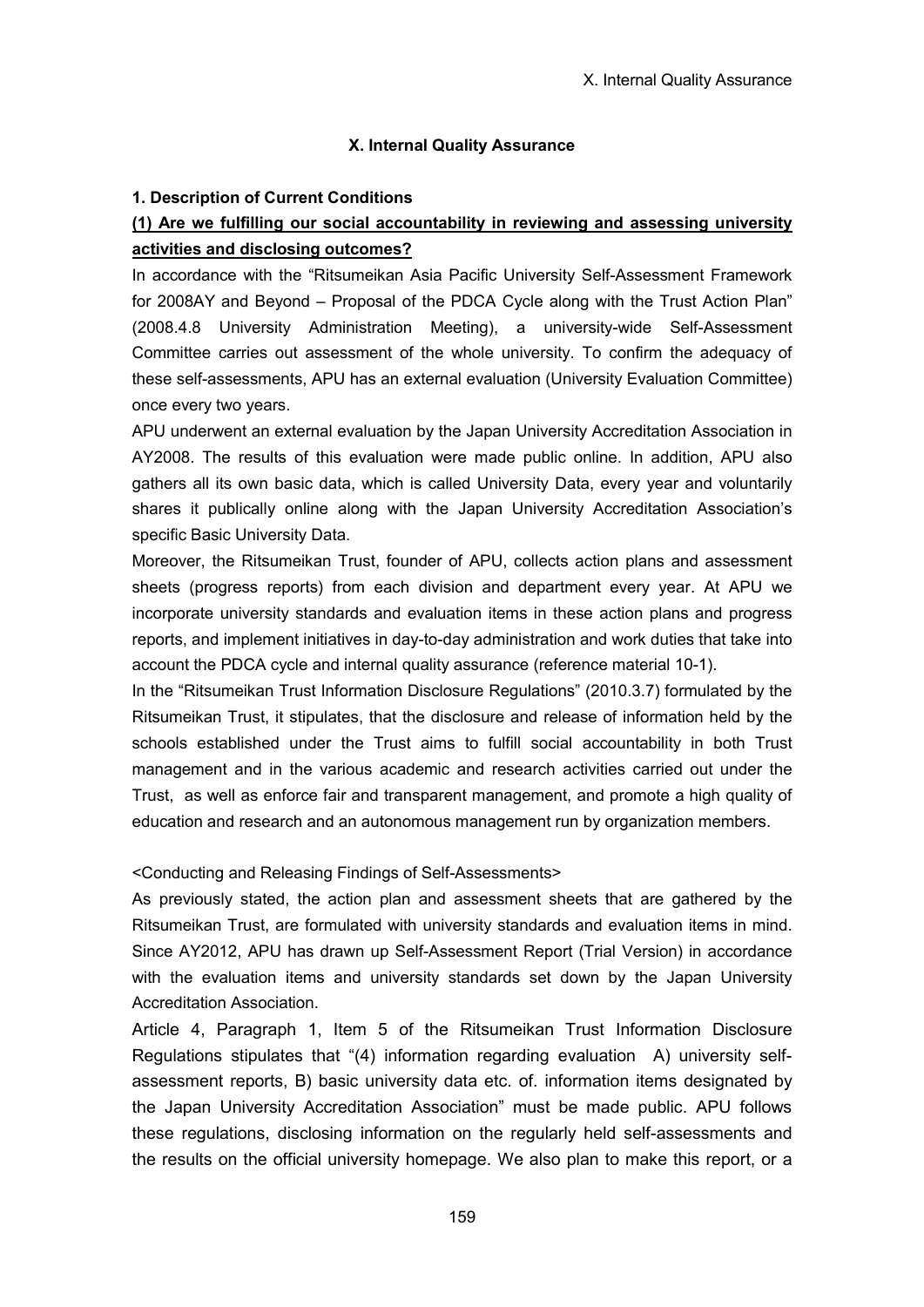summary of this report, public online. This report "AY2012 Self-Assessment Report(Trial Version)" was formulated in accordance with university standards and evaluation items.

<Adequacy of Information Disclosure Content and Method, and Response to Information Disclosure Requests>

Article 4, Paragraph 1, of the "Ritsumeikan Trust Information Disclosure Regulations" stipulates what information is to be disclosed to the general public and information on the state of education and research activities which is stipulated in Article 172, Paragraph 2, Item 1, of the "Ordinance for Enforcement of the School Education Act".

Article 3, Item 2 of the "Ritsumeikan Trust Information Disclosure Regulations" stipulates that "information will be given based on the information request procedures outlined in these regulations". It stipulates regulations regarding the "person requesting disclosure of information", "disclosure request procedures", "registration", "disclosure decision", "disclosure inquest", "non-disclosure information", "partial disclosure", "existence of information", "granting a third party an opportunity to submit a written opinion", "disclosure method", "presence at time of disclosure", "prohibited acts by the person who obtained disclosure based on the disclosure decision", rescission of a disclosure decision", "cost allocation", "motion of objection", and "investigation committee". Information will only be disclosed to persons who satisfy the criteria based on the request and scope of the information to be disclosed. In effect, personal information and confidential information will not be disclosed.

<Release of Financial and University Information to Current Students and Parents> In an effort to widely disclose university information, financial and university information has been released to students and parents, as stakeholders, as well as to the general public, since its inauguration in 2000. The homepage introduces "Subsidy Initiatives", "Tuition Revision Methods", and "Costs Per Student" to promote understanding of the university's account settlement of each year (Document 10-2).

## **Information Disclosure**



**Release of APU Financial and University Information** 

The "Release of Financial and University Information to the Public" is a measure through which information related to the university is widely disseminated to groups APU Public Information<br>Disclosure (Japanese Land Version only) such as the Domestic Students' Parents Association and others that have cooperated and assisted in the management of the University since its inception.

> Contens of the "Release of Financial and University Information to the Public" are as follows;

- Ritsumeikan Academy<br>Financial Information
- Ritsumelkan Academy<br>Management Plans

(Japanese Only)

Management Plans

<u>Acaderi</u><br>mation

```
Release of APU Financial<br>and University Information
```
- 1. The Road to Ritsumeikan Asia Pacific University (APU) Establishment
- 2. APU and its Multicultural Environment<br>3. 2010 Operating Report
- 
- 4. APU's Fiscal Revenues and Expenditures for AY2010<br>5. Subsidies and Research Funds Received from Outside Sponsors
- 6. Cost per Student
- 7. APU in Future

Release of Financial and University Information to the Public 1-5 (PDF) Release of Financial and University Information to the Public 6-7 (PDF)

(Source: http://www.apu.ac.jp/home/about/index.php?content\_id=157&cat\_id=5&lang=english)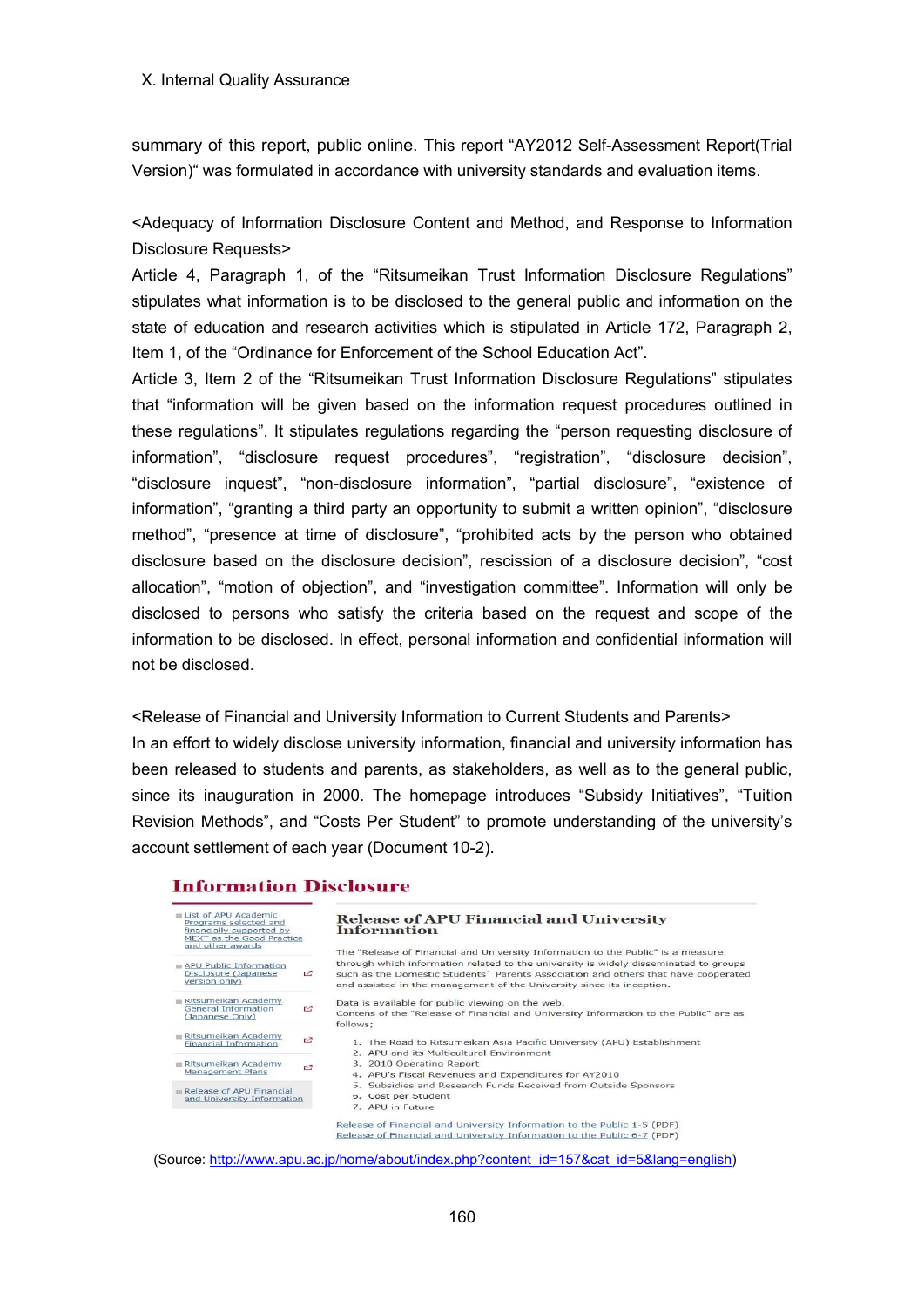## **(2) Are systems in place for internal quality assurance?**

#### Main Internal Quality Assurance Initiatives at APU

| Assessment<br><b>Type</b>                 | Implementing Body                                                              | Cycle                                        | Content                                                                                               | Committee Members<br>Involved                                              |
|-------------------------------------------|--------------------------------------------------------------------------------|----------------------------------------------|-------------------------------------------------------------------------------------------------------|----------------------------------------------------------------------------|
| Self-Assessment                           | Self-Assessment<br>Committee                                                   | Every year                                   | Self-assessment of education and<br>research, organizations, management,<br>facilities and equipment. | Vice-President. Deans of<br>Colleges, and Deans                            |
| External<br>Assessment                    | University Evaluation<br>Committee                                             | Every 2 <sup>nd</sup><br>vear                | Evaluation of the objectivity and<br>adequacy of self-assessments                                     | Not Trust Executives, faculty<br>or Staff. A few external<br>stakeholders. |
| <b>Third Party</b><br>Evaluation          | Japan University<br><b>Accreditation Association</b>                           | Every 7<br>vears                             | Evaluation based on University<br>Standards                                                           |                                                                            |
| AACSB<br><b>Business</b><br>Accreditation | <b>AACSB Accreditation</b><br>(GSM and College of<br>International Management) | Every 5<br>vears<br>(application<br>pending) | Evaluation based on AACSB business<br>standards.                                                      |                                                                            |

<Clarity of Internal Quality Assurance Policies and Procedures>

Self-assessment and external evaluation methods and related policies and regulations are stipulated in the "Ritsumeikan Asia Pacific University Self-Assessment Framework for 2008AY and Beyond – Proposal of the PDCA Cycle along with the Trust Action Plan" (2008.4.8 University Administration Meeting).

<Development of an Organization that Administers Internal Quality Assurance>

Internal quality assurance is administered by the University Senate, Self-Assessment Committee and the University Evaluation Committee. The University Senate, the decisionmaking body for the university as a whole, decided on the "APU2020 Vision", a plan that outlines the direction for the university over a mid to long-term period, as well as the "Ritsumeikan Asia Pacific University Master Plan" (a part of the "Creating the Future R2020 – Ritsumeikan Trust Master Plan"), and the "Phase Three Plan".

Regulations stipulate that the Self-Assessment Committee shall "conduct an annual selfassessment of education, research, organizations, operations, and facilities and equipment for each academic organization".

APU has established a "Ritsumeikan Asia Pacific University Evaluation Committee" as an organization that deals with external evaluations. This organization, which is comprised of a few external stakeholders, evaluates the objectivity and adequacy of self-assessments carried out internally by the university. The President receives committee advice and reflects it in Trust and university Plans. The Administration Office plays the role of secretariat for the University Senate, while the Office of the President is secretariat for the Self-Assessment and University Evaluation Committees.

<Establishment of a System for Self-Assessment Improvements and Reforms> As stipulated in Article 4, Paragraph 1 and 2 of the Ritsumeikan Asia Pacific University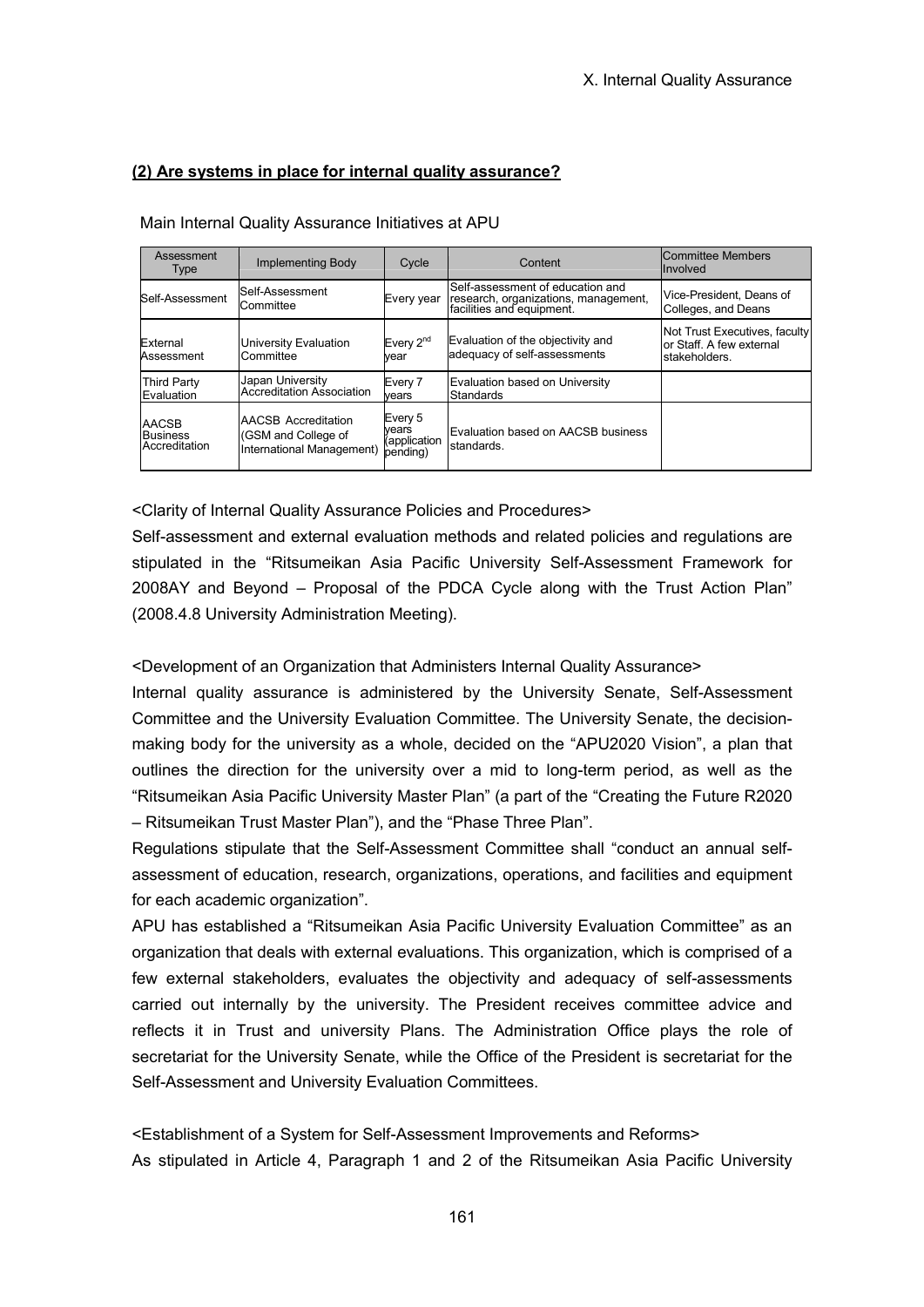Self-Assessment Committee Regulations, the Self-Assessment Committee "shall report results to the President and the Ritsumeikan Asia Pacific University University Evaluation Committee. The President, upon receiving assessment results, will reflect them in Trust plans.

In the past, the University Evaluation Committee reported self-assessment results, received an evaluation and then worked towards improving the assessment. Now, in an effort to achieve higher functionality of the internal quality assurance system, we are working towards initiatives that make self-assessment results and University Evaluation Committee evaluations more in line with the Japanese University Accreditation Association's University Standards and Assessment criteria.

<Full Compliancy Awareness (adherence to laws and morals) by all Trust Members> Current regulations pertaining to the authority and duties of the permanent Compliance Committee are stipulated in Article 2 of the Trust Compliance Committee Regulations as follows:

(Compliance Committee Duties)

Article 2:The duties of the Compliance Committee are listed as follows:

- (1) To propose important policies and policy revisions pertaining to the promotion of compliance in the Ritsumeikan Trust and the schools established thereunder to the Chairperson of the Board
- (2) To plan and implement training and awareness-raising initiatives in the Ritsumeikan Trust and the schools established thereunder for the promotion of compliance
- (3) To process cases of violation of compliance promotion policies in the Ritsumeikan Trust and the schools established thereunder and propose policies to prevent reoccurrence to the Chairperson of the Board
- (4) Recommend measures stipulated in Article 15, Paragraph 2, Item 2 of the Ritsumeikan Trust Confidential Informant Claim Processing Regulations to the Chairperson of the Board
- (5) To disclose initiatives concerning the promotion of compliance
- (6) Any other items deemed necessary by the Committee for the promotion of **Compliance**

APU is currently not meeting the requirements stipulated in (2) of Article 2 sufficiently. Article 6 stipulates that an Investigative Committee can be established in response to individual compliance violation cases and that this Committee will have the following duties and authority.

(Investigative Committee)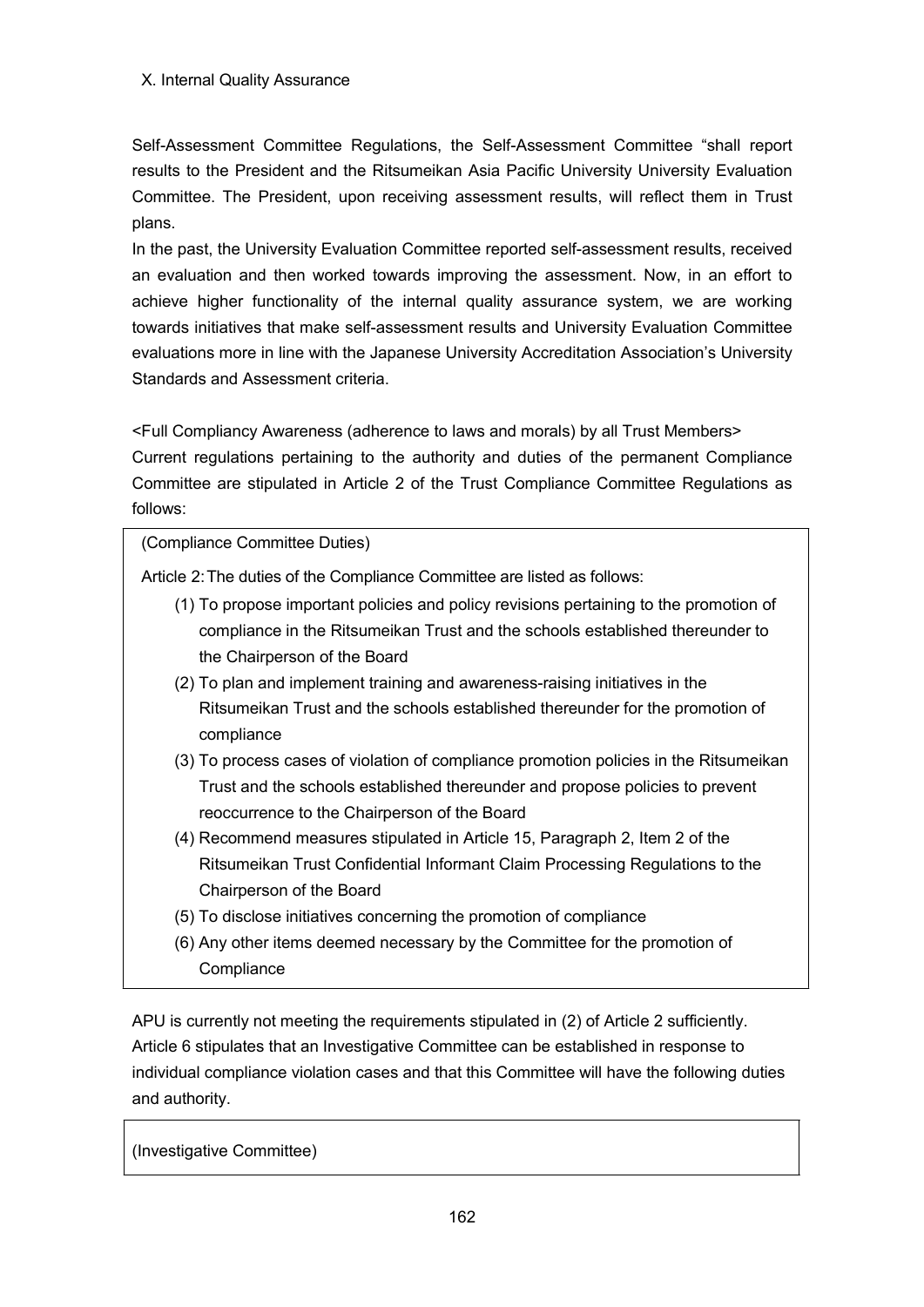Article 6: When violations to Compliance Promotion Regulations are discovered and an investigation is deemed necessary, it is possible for the Compliance Committee to establish an Investigative Committee.

- 2 The Director of the Office of Legal Compliance shall establish an Investigative Committee upon the approval of the Compliance Committee Chairperson.
- 3 The Director of the Office of Legal Compliance must issue a report to the Compliance Committee if an Investigative Committee is established.
- 4 Necessary items concerning the Investigative Committee's investigation procedures shall be stipulated separately.
- 5 When deemed urgent by the Investigative Committee, the Chairperson of the Board must halt the individual or organization's actions that are suspected of violation of Compliancy Promotion Regulations and enact any other required measures.

Separate to the role of the Compliance Committee, Article 8 of the Ritsumeikan Trust Compliance Promotion Regulations stipulates the following duties and authority of the Director of the Office of Legal Compliance.

(Duties and Authority of the Director of the Office of Legal Compliance) Article 8: Duties and authority of the Directory of the Office of Legal Compliance are listed as follows:

- (1) To collect information and ascertain the compliance situation in each organization.
- (2) To conduct processing procedures for cases of compliance issues or investigations on claims stipulated in the Ritsumeikan Trust Confidential Informant Claim Processing Regulations.
- (3) To report findings of the investigations concerned in the preceding item to the Compliance Committee and request decisions as needed.
- (4) To request organizations to make improvements when the Compliance Committee determines there have been actions that constitute compliance issues.
- (5) To report the details of processing mentioned in the preceding item to the Chairperson of the Board.
- (6) To conduct legal reviews of documents and request necessary corrections.
- (7) To enact any other measures required to prevent actions of non-compliance from occurring.
- (8) To undertake consultation pertaining to compliance
- (9) Any other items ordered by the Chairperson of the Board

In terms of measures for assisting the Chairperson of the Board, both the Office of Inspections and Auditing and the Office of Legal Compliance carry out this role, with audits functioning to ascertain any problems found after conducting a review of enforcement outcome. The Office of Legal Compliance however deals in preventative measures to alleviate inappropriate decision making or implementation and ensuring that decision-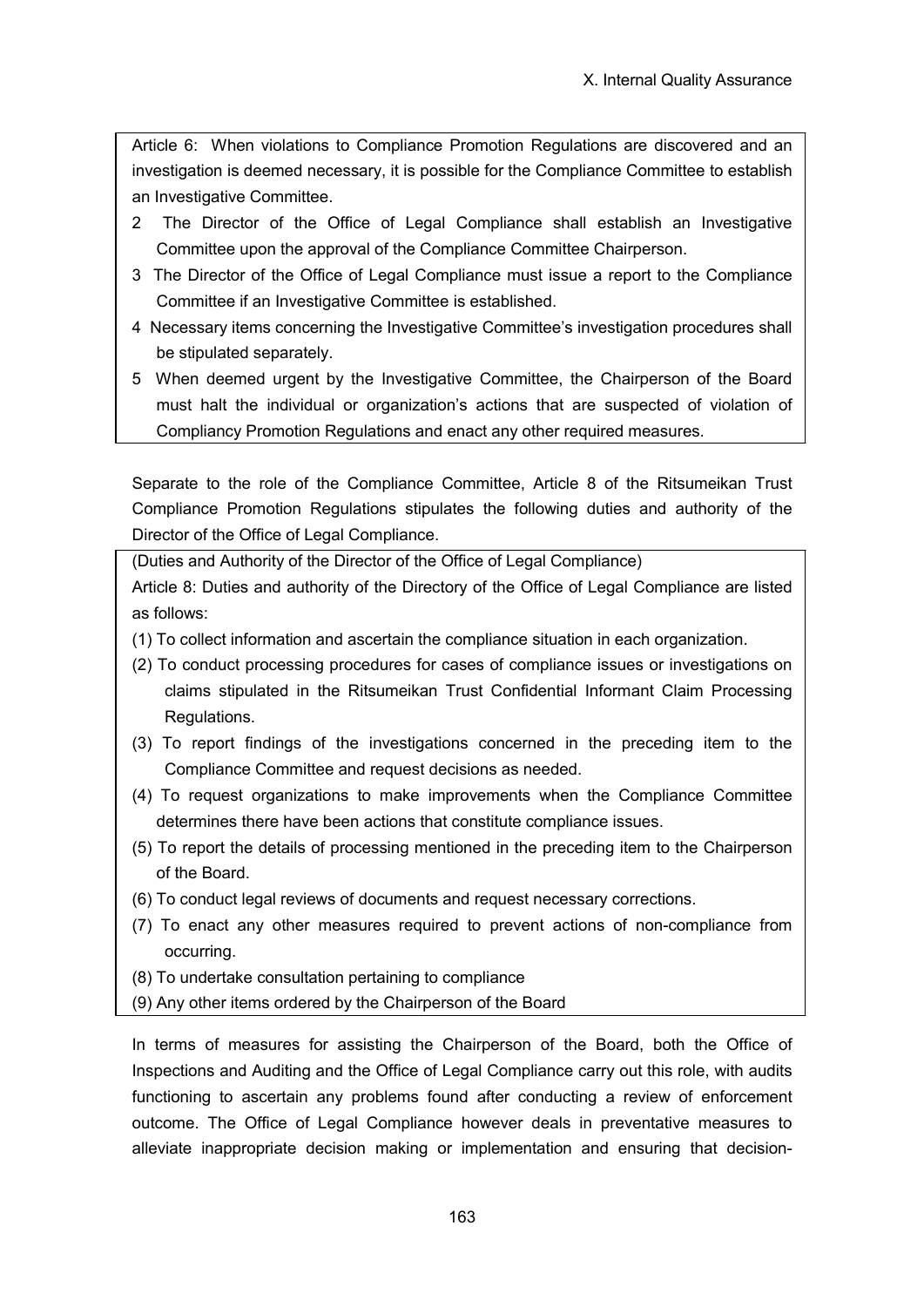#### X. Internal Quality Assurance

making and enforcement processes are carried out appropriately.

Likewise, the Compliance Committee carries out the role of supervising the status of compliance initiatives, understanding the circumstances involved with handling any incidents that arise, and advising the Chairperson of the Board on any internal control issues and corrective measures.

## **(3) Is the internal quality assurance system functioning properly?**

As previously stated, the Self-Assessment Committee plays a focal role in achieving internal quality assurance university-wide at APU. The Self-Assessment Committee is comprised of the Vice-President, Deans, Division Managers and other officials. If a selfassessment brings to light an issue that needs dealing with,, the official in question will be notified at the meeting of the Self-Assessment Committee and appropriate measures taken. If the measures require to be decided by the University, they will be brought up for discussion at the University Senate Meeting.

<Enhancing Self-Assessment Activities at the Individual and Organizational Level>

In order to develop PDCA cycle implementation, we will analyze the findings of this report to formulate methodical and verifiable achievement targets, stipulate action plans to achieve these targets, and decide on which division will be responsible for carrying out each action plan. This report will form the starting point from which we will tie the processes leading up to the 2015 Accreditation Screening with the implementation and organization of self-assessment activities.

In addition, we will endeavor to implement continual improvements in education, research, and other fields, to reach a level of international quality assurance pertinent to the processes being carried out by the College of International Management and the Graduate School of Management in order to achieve AACSB International Accreditation.

With regards to individual faculty, the university uses a summary of the "Class Evaluation Survey" results as part of the previously outlined Faculty Assessment System. In addition, the Faculty Assessment System promotes reform and improvement in a variety of fields through encouraging faculty to carry out self-assessment in the areas of teaching, research and community service, as well as giving them the opportunity to discuss their progress and assessment with the Dean and Center Director. With regards to research activities, through being required to write up and submit an "Individual Research Funds Progress Report and Research Plan for Next Year", we hope to encourage faculty to reflect on whether they have used their individual research allowance in accordance to their research plan.

With regards to individual staff, self-assessment reports by division and administrative managers, reflect on office organization and administrative roles over the course of the year, aiming to improve management capabilities within the workplace. Office staff are also required to submit self-assessment forms. These assessments are then used as reference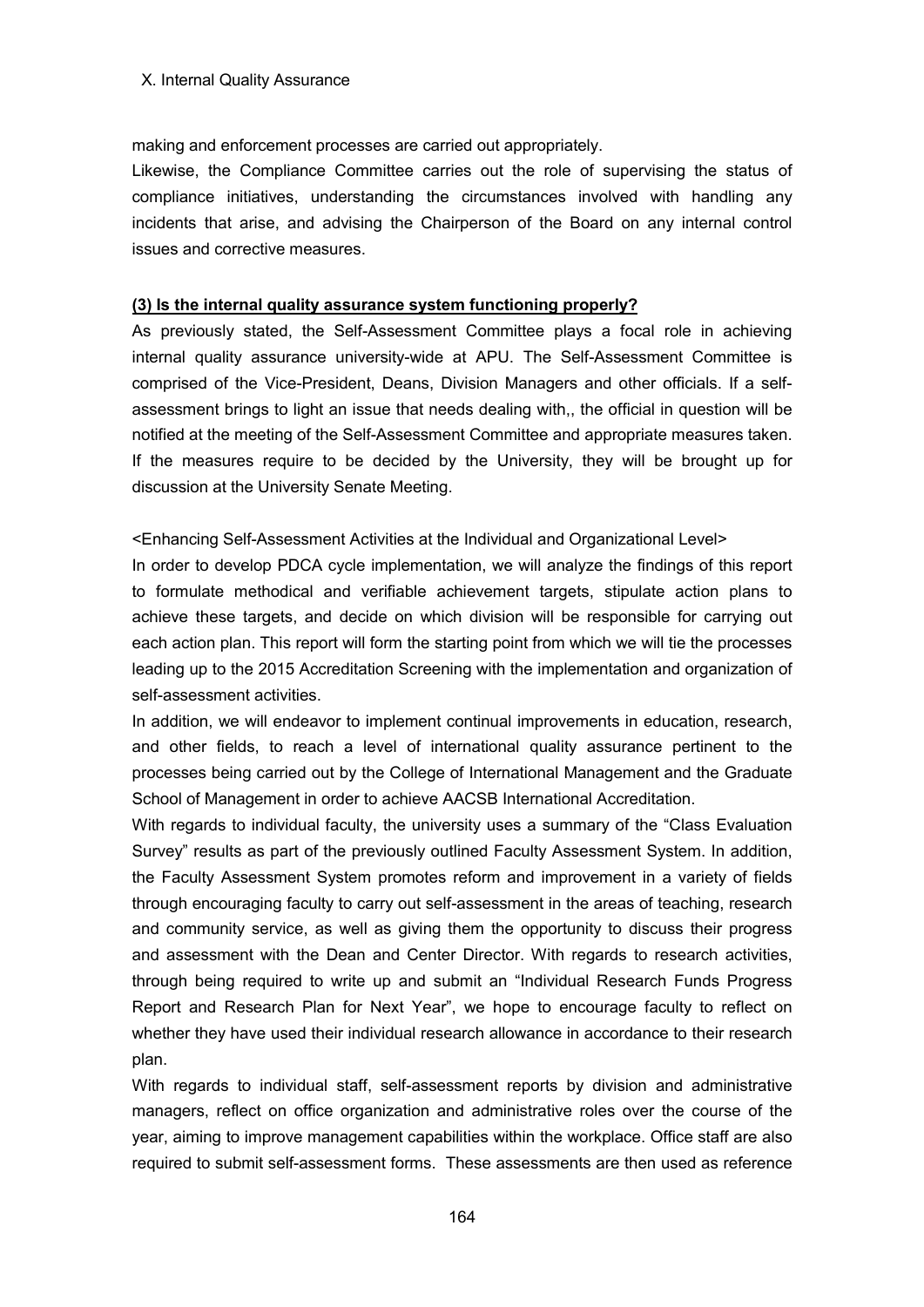documents for staff evaluations and consideration for personnel transfers.

#### <Promotion of the Education and Research Activity Data Base>

In 2012 we started the IR Project so that we could use objective data to get a better understanding of the student, faculty and class situation. Inputting a student's ID number brings up an array of information pertaining to enrollment, academic studies, extracurricular activities and career path. We are currently working towards developing a Data Warehouse that allows the above mentioned function called the "Enrollment Management" system.

With regards to faculty research activities, APU formulated and operates its own unique "Researcher Database". The university also transmits research achievements both within Japan and internationally. The data inputted into the Researcher Database is, with faculty agreement, sent to the Japan Science and Technology Agency (JST), as well as added to the ReaD&Reseachmap, an online collaborative network run by the National Institute of Informatics (NII), and thus APU is succeeding in broadening its scope for transmitting research achievement information (Document 10-3). For the purpose of accumulating information in a timely fashion, The Research Database runs on an incentive system that requires faculty to input their latest research data in order to satisfy criteria to receive their individual research funds and as part of their faculty assessment (Document 10-4 and 10-5).

## < Reflecting External Opinions>

The University Evaluation Committee, established as an advisory board to the President, carries out an evaluation into the objectivity and adequacy of the APU's self-assessment outcome. The President then receives advice from the Committee, which is then reflected in Trust and university plans, as outlined in Article 1, Article 2, Paragraph 2, and Article 3, Paragraph 1 of the Ritsumeikan Asia Pacific University University Evaluation Committee Regulations. This "AY2012 Self-Assessment Report(Trial Version)" will be subject to next external evaluation in 2013.

# <Response to Recommendations made by MEXT and Certified Evaluation Bodies> Recommendations by the Japan University Accreditation Association

Following the university evaluation carried out by the Japan University Accreditation Association (JUAA) in AY2008, APU received 9 advice and 1 recommendation. Based on the advice and recommendation, the colleges and graduate schools assessed themselves and an improvement report was drawn up. After verification from the Self-Assessment Committee, the report was submitted to the JUAA on July 26, 2012. The university received a "Review Outcome" report with the date of March 15, 2013 from the JUAA. In response to our Improvement Report, the JUAA said that they were able to verify that APU "took on board the advice and recommendation sincerely, making strong efforts towards improvement". With regards to "Degree Conferral and Approval of Completion", the JUAA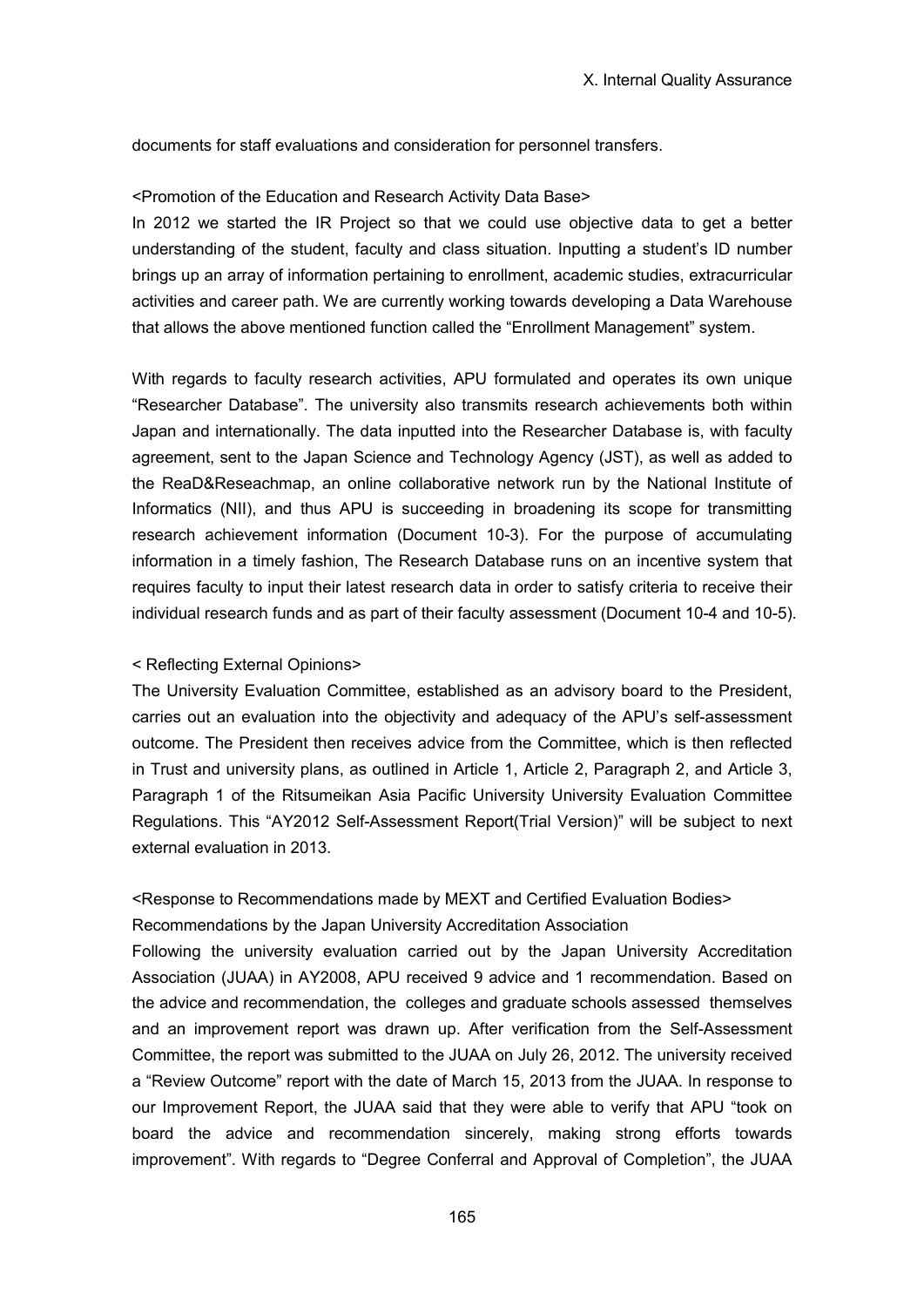said that screening of master's research reports in place of master's theses was now being under consideration to assure transparency, objectivity and stringency and that they looked forward to future achievements.

#### **2. Self Assessment**

#### **[1] Items That Are Showing Results**

<1> Promoting international quality assurance initiatives

The AACSB International Accreditation process being carried out by the College of International Management and the Graduate School of Management takes into account international quality assurance as it strives towards internal quality assurance in the areas of education and research.

#### **[2] Items Requiring Improvement**

<1> Late Response to "Basic Evaluation" and "Achievement Level Assessment"

APU has been carrying out assessments in line with its "Ritsumeikan Asia Pacific University Self-Assessment Framework for 2008AY and Beyond – Proposal of the PDCA Cycle along with the Trust Action Plan", and based on the Plan Sheet (Action Plan) and Assessment Sheet (Progress Report) submitted to the Trust, as well as the advice and recommendation and advice received from the JUAA. However, initiatives to date have been missing some perspective on "Basic Evaluation" and "Achievement Level Assessment".

<2> Failure to Respond to the Recommendations made for the AY2008 Evaluation Results Regarding the advice received on the AY2008 University Evaluation Report, we are still in the process of reviewing to assure transparency, objectivity and stringency involved in the screening of research reports in place of Master's theses. A conclusion has yet to be reached.

## **3. Development Policies towards the Future**

## **[1] Items That Are Showing Results**

<1> Promoting international quality assurance initiatives

The College of International Management and Graduate School of Management initiatives adopted as Good Practices are being spread university-wide.

## **[2] Items Requiring Improvement**

<1> Late Response to "Basic Evaluation" and "Achievement Level Assessment" Striving to improve self-assessment and evaluation, we are formulating the AY2012 Self-Assessment Report(Trial Version) in line with the university standards and evaluation items